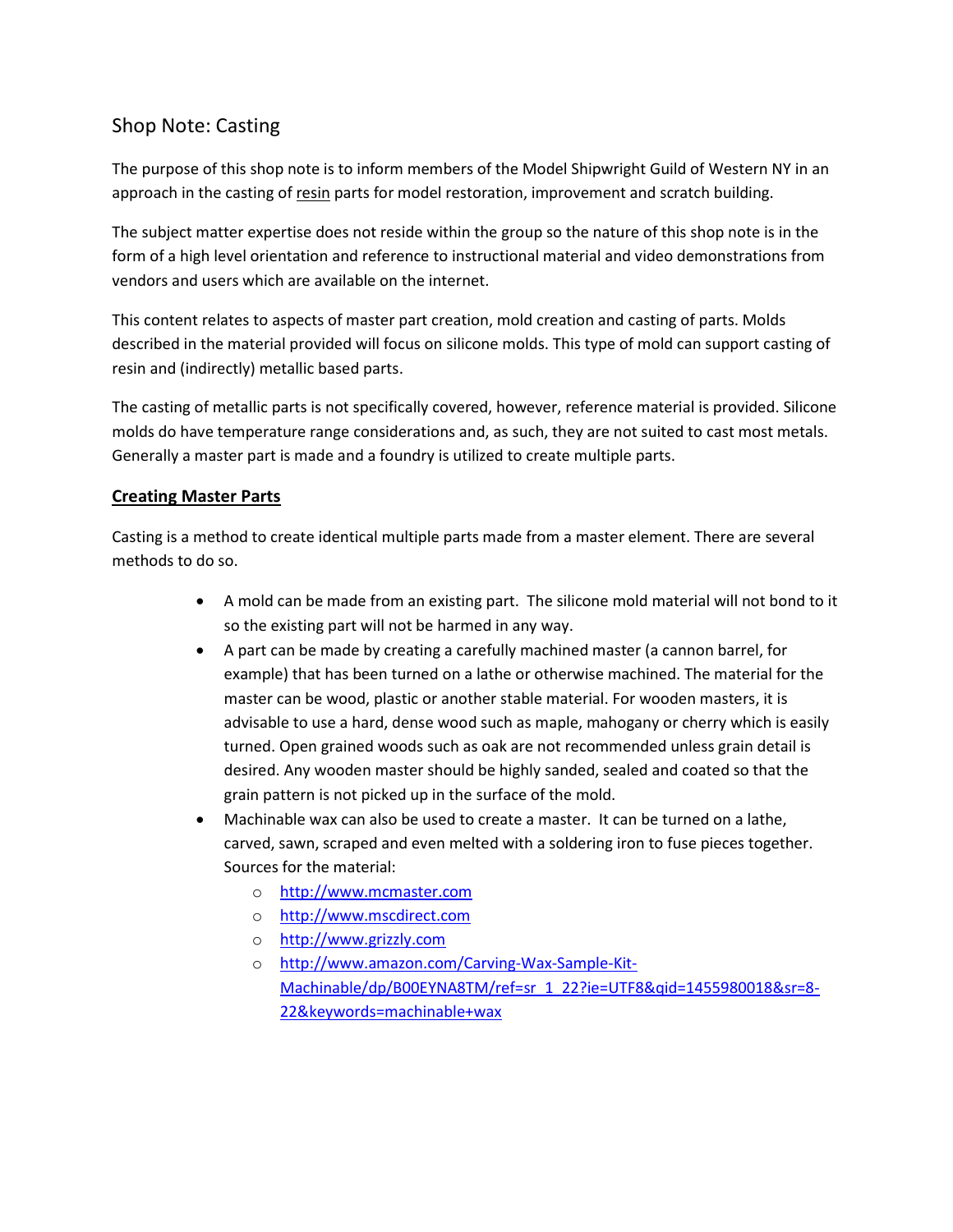### Making Molds

Products are commercially available to facilitate mold making. Alumilite products are listed below as an example. It is extremely important that the weight of the two components of the mixture is measured accurately so that the resulting parts will cure correctly. An accurate digital scale is highly recommended. They are available cheaply on the internet. See the recommended process below.

https://www.alumilite.com/store/p/920-Alumilite-s-High-Strength-2.aspx https://www.alumilite.com/store/p/1024-Mold-Putty.aspx https://www.alumilite.com/store/p/922-Slow-Set-7.aspx https://www.smooth-on.com/

- Usually a part must be suspended in a mold dam. (a mold dam is defined as a containment frame to hold the mixed mold material). Using a cannon as an example, the bore hole and trunnion suspension points may be ideal.
- The mold dam can be built out of wood/plywood, foam core or just about any homogenous material. Another method is to use Lego blocks. The uncured mixture is a low viscosity mixture that can seep out during the pour so it is important to seal the joints is completely. Hot glue is quite effective. The dam must literally be able to hold water.
- Cured molds are quite flexible and allow part removal with little effort. The material will return to its cured form for use again.
- Molds can be used a number of times but manufacturer recommendations should be reviewed.
- Two part molds can be created to make fully formed parts.
- A release agent is required for two part molds. The silicone mold material will not adhere to the master part, but it will bond to the cured silicone from the first half of the mold.
- Mold putty is not specifically covered here. However it is a quick and effective way to make a part. Consult the Alumilite web site for further information.

#### Creating Resin Parts

- Casting materials are measured by weight and the proportions are extremely important in order to achieve a proper cure. A digital scale is recommended.
- Cure times of casting materials vary. It would be advisable to use longer cure time versions as a beginner.
- Most manufactures carry a complete line of resin casting products. The application of the part must be considered when choosing a casting material. If it is an appliqué' the part must be flexible to follow contours. If it is a part such as a cannon, it must be relatively hard. Hardness of the molded product is measured in Durometer Shore